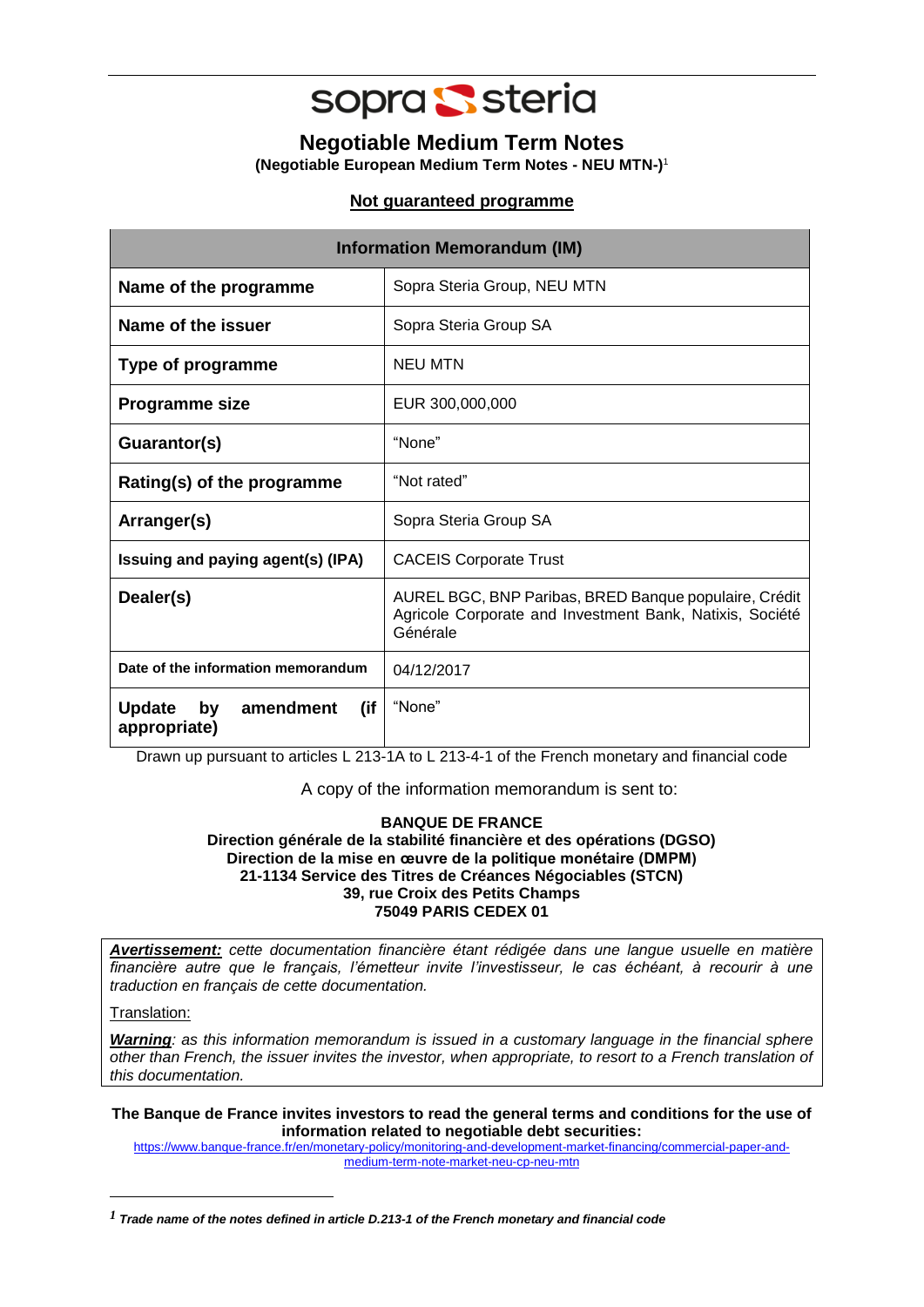## **1. DESCRIPTION OF THE ISSUANCE PROGRAMME**

**Articles D. 213-9, 1° and D 213-11 of the French monetary and financial code and Article 6 of the Order of 30 May 2016 and subsequent amendments**

| 1.1 | Name of the programme                                  | Sopra Steria Group, NEU MTN (the "Programme")                                                                                                                                                                                                                                                                                                                                |
|-----|--------------------------------------------------------|------------------------------------------------------------------------------------------------------------------------------------------------------------------------------------------------------------------------------------------------------------------------------------------------------------------------------------------------------------------------------|
| 1.2 | <b>Type of programme</b>                               | <b>NEU MTN</b>                                                                                                                                                                                                                                                                                                                                                               |
| 1.3 | Name of the issuer                                     | Sopra Steria Group SA (the "Issuer")                                                                                                                                                                                                                                                                                                                                         |
| 1.4 | <b>Type of issuer</b>                                  | Non-financial corporation                                                                                                                                                                                                                                                                                                                                                    |
| 1.5 | Purpose of the programme                               | General corporate purposes                                                                                                                                                                                                                                                                                                                                                   |
| 1.6 | Programme size (maximum<br>outstanding amount) in Euro | EUR 300,000,000 or any other currency authorized<br>by applicable laws and regulations in force in France<br>at the time of the issue.                                                                                                                                                                                                                                       |
| 1.7 | Form of the notes                                      | The NEU MTN (the "Notes") are Negotiable Debt<br>Securities issued in bearer form and recorded in the<br>books of authorized intermediaries (book-entry<br>system) in accordance with French laws and<br>regulations.                                                                                                                                                        |
| 1.8 | <b>Yield basis</b>                                     | The yield of the NEU MTN shall be unrestricted.                                                                                                                                                                                                                                                                                                                              |
|     |                                                        | The remuneration of the NEU MTN can be prepaid<br>or post-paid.                                                                                                                                                                                                                                                                                                              |
|     |                                                        | However, the Issuer shall inform the Banque de<br>France of any remuneration linked to an index or<br>which varies in accordance with an index clause and<br>if that index or index clause does not refer to a usual<br>interbank market, money market or bond market<br>rate.                                                                                               |
|     |                                                        | The Programme also allows for the issuance of NEU<br>MTN carrying a remuneration which may be a<br>function of a formula of indexation which does not<br>guarantee a reimbursement of the capital at<br>maturity date. The confirmation form of sur NEU<br>MTN shall explicitly specify the repayment index<br>formula and the fraction of the guaranteed capital if<br>any. |
|     |                                                        | For issues including an option of extension,<br>redemption or early repayment, the yield conditions<br>of the NEU MTN shall be set at the time of the initial<br>issue and cannot be subsequently modified,<br>especially when exercising the options of extension,<br>redemption or early repayment.                                                                        |
| 1.9 | <b>Currencies of issue</b>                             | The Notes shall be issued in Euro or in any other<br>currency authorized by laws and regulations in force<br>in France at the time of the issuance according to<br>the article D. 213-6 of the French monetary and<br>financial code.                                                                                                                                        |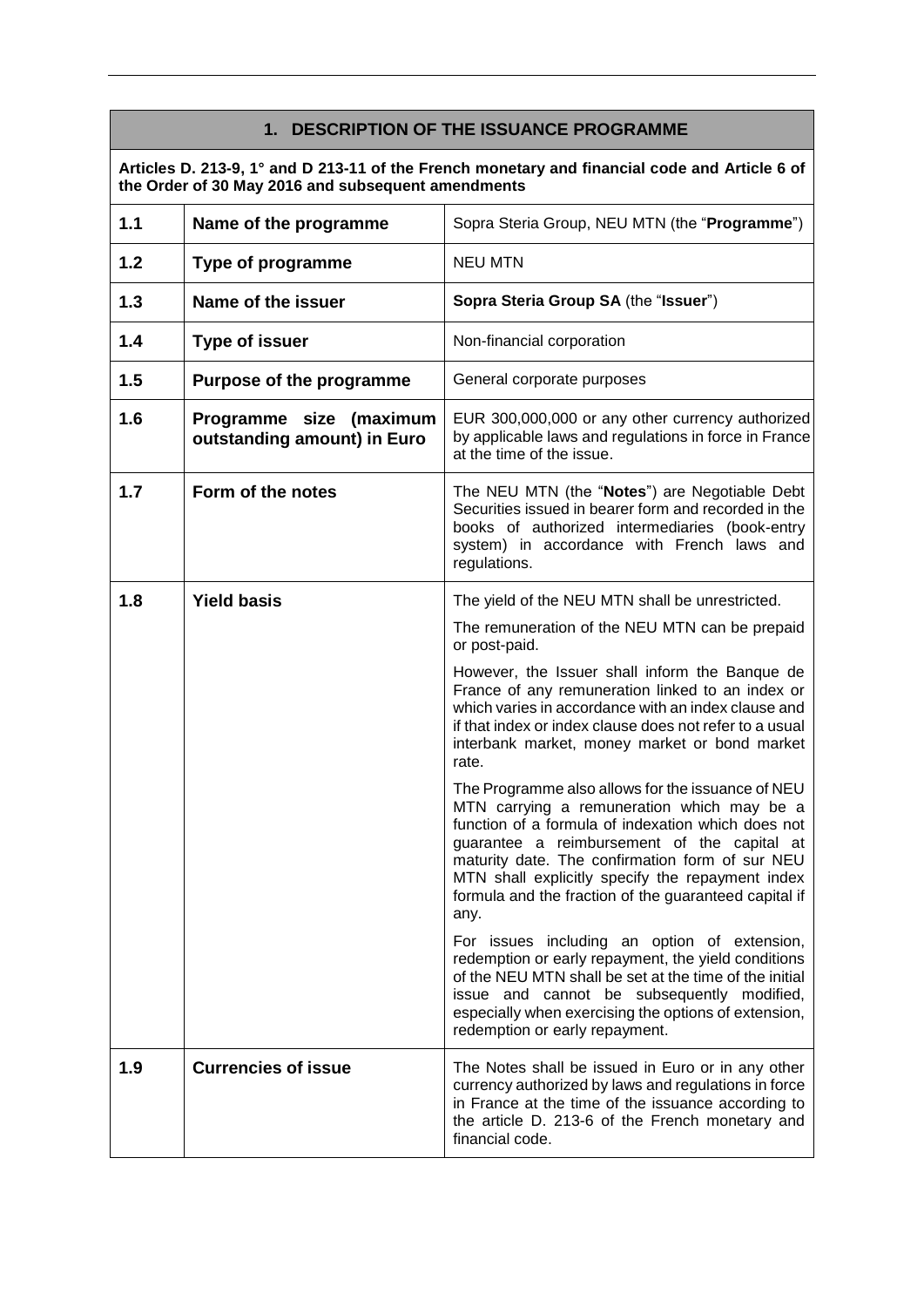| 1.10 | <b>Maturity</b>                                | The term (maturity date) of the NEU MTN shall be<br>determined in accordance with laws and regulations<br>applicable in France, which imply that, at the date<br>hereof, the term of the NEU MTN shall not be<br>shorter than one year (365 days or 366 days in a<br>leap year), from the issue date.                                    |
|------|------------------------------------------------|------------------------------------------------------------------------------------------------------------------------------------------------------------------------------------------------------------------------------------------------------------------------------------------------------------------------------------------|
|      |                                                | The Notes may carry one or more embedded<br>option(s) of extension (hold by either the Issuer or<br>the holder, at its sole discretion) or linked to one or<br>several event not related with either the Issuer of the<br>holder.                                                                                                        |
|      |                                                | The Notes may carry one or more embedded<br>option(s) of repurchase (hold by either the Issuer or<br>the holder, at its sole discretion) or linked to one or<br>several event not related with either the Issuer of the<br>holder.                                                                                                       |
|      |                                                | The Notes issued under the Programme may be<br>redeemed before maturity in accordance with<br>French laws and regulations.                                                                                                                                                                                                               |
|      |                                                | Any option of extension, redemption or early<br>repayment of the Notes shall be, if any, specified in<br>the confirmation for any related issue of Notes.                                                                                                                                                                                |
|      |                                                | In any case, the overall maturity of any Note<br>including one or several of such options shall always<br>- all options of extension, redemption or early<br>repayment included - comply with the laws and<br>regulations in force in France at the time of the<br>issuance.                                                             |
| 1.11 | Minimum issuance amount                        | 200,000 euros or its equivalent in any other<br>authorized currency at the time of the issuance.                                                                                                                                                                                                                                         |
| 1.12 | Minimum denomination of the<br>notes           | By virtue of regulation (Article D 213-11 of the<br>French monetary and financial code), the legal<br>minimum face value of the Notes within the<br>framework of this programme is 200,000 euros or<br>the equivalent in the currencies selected at the time<br>of issuance.                                                             |
| 1.13 | <b>Status of the notes</b>                     | The NEU MTN shall constitute direct and<br>unsubordinated obligations of the Issuer, and will<br>rank at least pari passu with all other direct,<br>unconditional, unsubordinated<br>and unsecured<br>present or future obligations of the Issuer, subject to<br>such exceptions as may from time to time exist<br>under applicable law. |
| 1.14 | Governing law that applies to<br>the programme | Any Note under the Programme will be governed by<br>French Law.                                                                                                                                                                                                                                                                          |
|      |                                                | Any potential dispute arising from the execution of<br>the Programme and related to the issuance of the<br>Notes shall be governed and construed according<br>to French law.                                                                                                                                                             |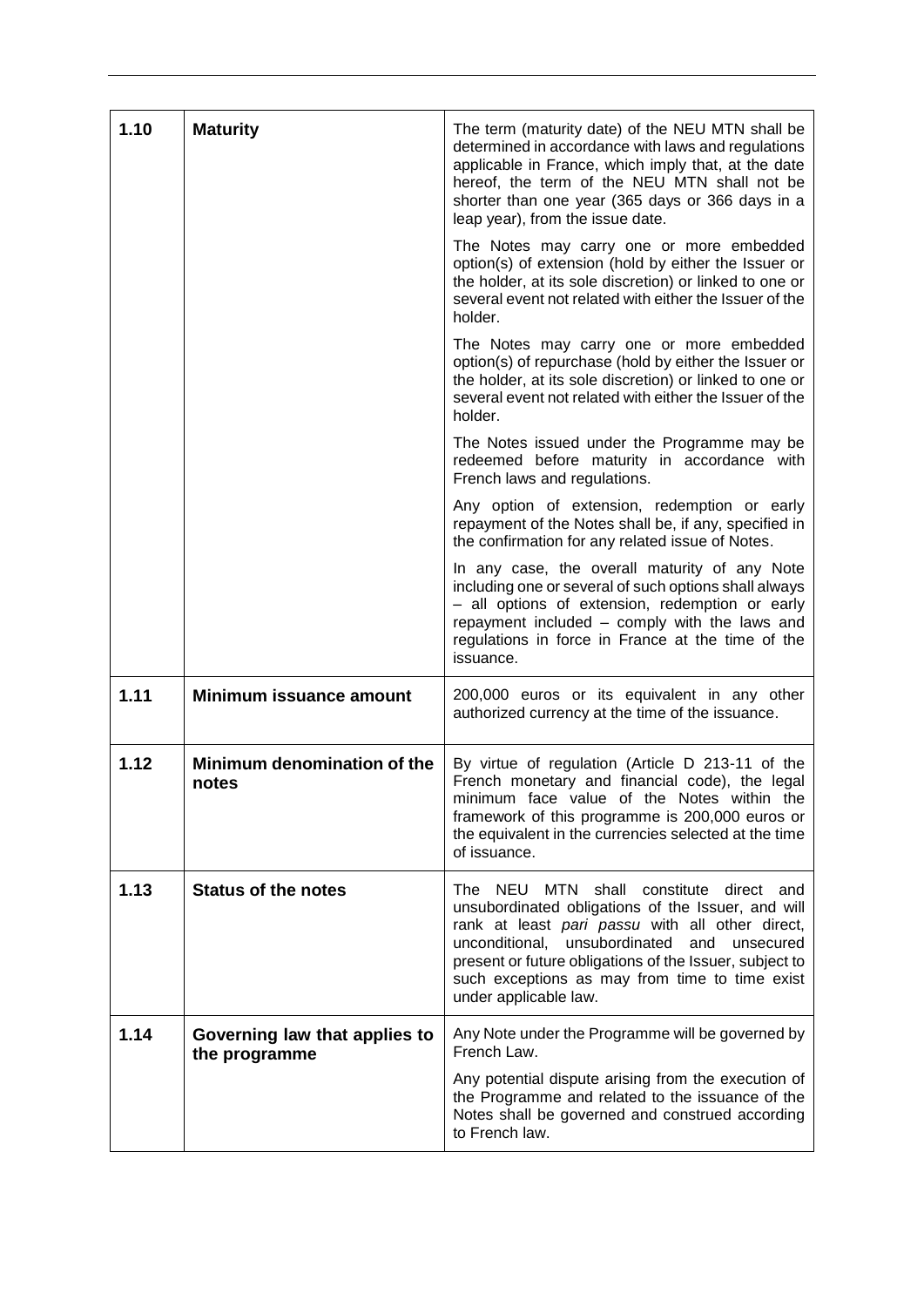| 1.15 | Listing<br><b>of</b><br>the<br>notes/Admission to trading<br>on a regulated market | No                                                                                                                                                                                                                                                                                                                                                                                                                                                                                                                      |
|------|------------------------------------------------------------------------------------|-------------------------------------------------------------------------------------------------------------------------------------------------------------------------------------------------------------------------------------------------------------------------------------------------------------------------------------------------------------------------------------------------------------------------------------------------------------------------------------------------------------------------|
| 1.16 | <b>Settlement system</b>                                                           | <b>Euroclear France</b>                                                                                                                                                                                                                                                                                                                                                                                                                                                                                                 |
| 1.17 | Rating(s) of the programme                                                         | "Not rated"                                                                                                                                                                                                                                                                                                                                                                                                                                                                                                             |
| 1.18 | <b>Guarantor</b>                                                                   | "None"                                                                                                                                                                                                                                                                                                                                                                                                                                                                                                                  |
| 1.19 | <b>Issuing and Paying Agent(s)</b><br>(IPA) - exhaustive list -                    | <b>CACEIS Corporate Trust</b>                                                                                                                                                                                                                                                                                                                                                                                                                                                                                           |
| 1.20 | <b>Arranger</b>                                                                    | Sopra Steria Group SA                                                                                                                                                                                                                                                                                                                                                                                                                                                                                                   |
| 1.21 | <b>Placement method</b>                                                            | The NEU MTN will be placed either by direct<br>placement or through placement agents (each a<br>"Dealer") appointed from time to time by the Issuer.                                                                                                                                                                                                                                                                                                                                                                    |
|      |                                                                                    | The dealers are currently: AUREL BGC, BNP<br>Paribas, BRED Banque populaire, Crédit Agricole<br>Corporate and Investment Bank, Natixis, Société<br>Générale.                                                                                                                                                                                                                                                                                                                                                            |
|      |                                                                                    | The Issuer may subsequently elect to replace any<br>dealer or appoint other dealers; an updated list of<br>such dealers shall be disclosed to investors upon<br>request to the Issuer.                                                                                                                                                                                                                                                                                                                                  |
| 1.22 | <b>Selling restrictions</b>                                                        | <b>General restrictions</b>                                                                                                                                                                                                                                                                                                                                                                                                                                                                                             |
|      |                                                                                    | The Issuer and any initial holder of the Notes issued                                                                                                                                                                                                                                                                                                                                                                                                                                                                   |
|      |                                                                                    | under the Programme shall not take any action that<br>would allow a public offering of the Notes or the<br>possession or distribution of the Information.                                                                                                                                                                                                                                                                                                                                                               |
|      |                                                                                    | Memorandum or any other document related to<br>Notes in any jurisdiction where it is unlawful for such<br>documents to be disclosed and shall not offer, sell<br>or deliver, whether directly or indirectly, the Notes in<br>any jurisdiction where such action is unlawful.                                                                                                                                                                                                                                            |
|      |                                                                                    | The Issuer and any initial holder (all future holders<br>will be deemed to have declared and agreed on the<br>date of the purchase of the Notes), shall comply with<br>all applicable laws and regulations in force in the<br>jurisdiction where the Notes will be offer or sold or<br>the Information Memorandum will be held or<br>disclosed and to obtain any consent, approval or<br>permissions required by the laws and regulations in<br>force in all jurisdictions to where such offer or sale<br>will be made. |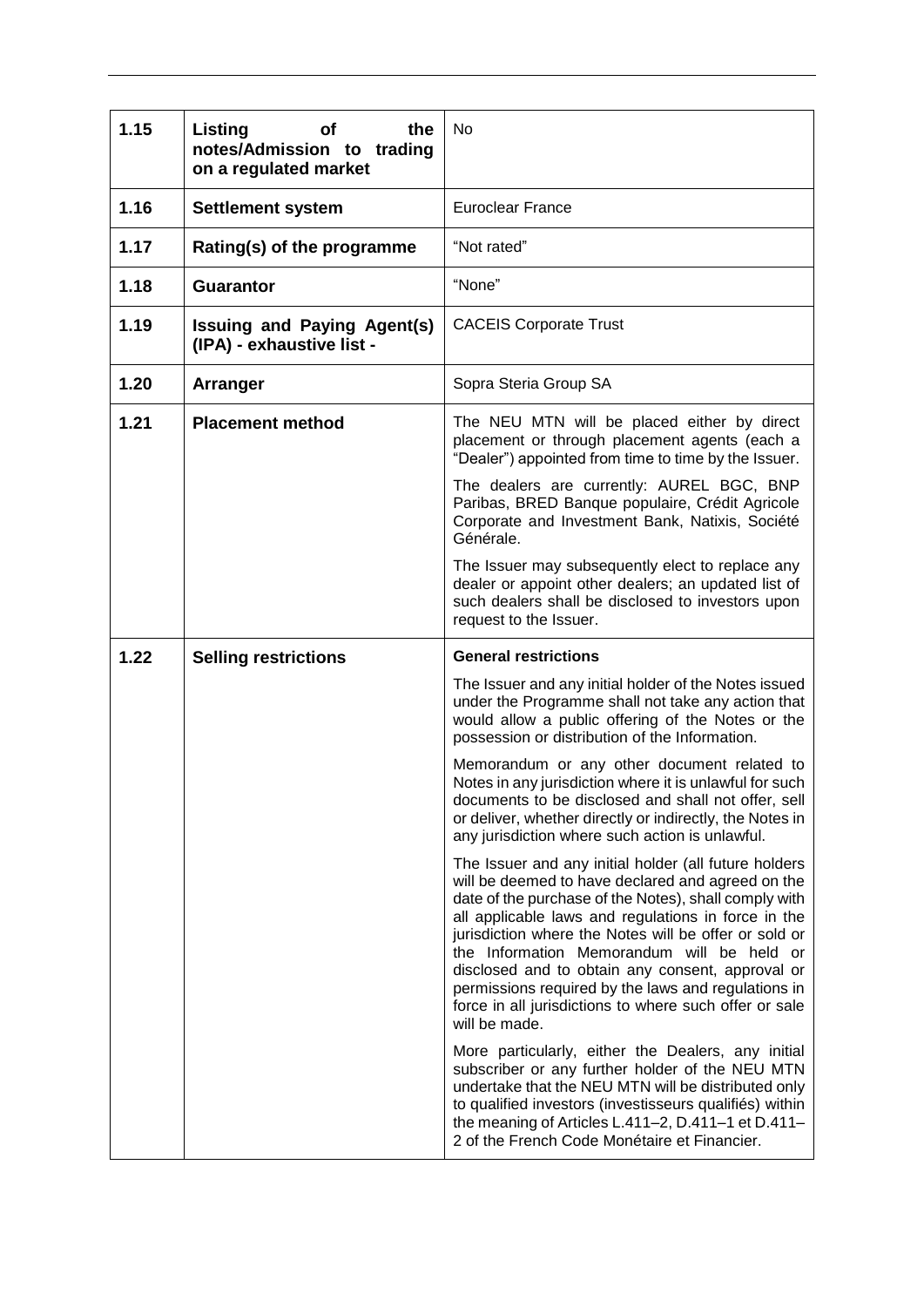|      |                                                                                                  | Neither the Issuer nor any holder of the Notes shall<br>be responsible for the failure to comply with these<br>laws or regulations by one of the other holders.                                                                                                                                                                                                                                                                                                                                         |
|------|--------------------------------------------------------------------------------------------------|---------------------------------------------------------------------------------------------------------------------------------------------------------------------------------------------------------------------------------------------------------------------------------------------------------------------------------------------------------------------------------------------------------------------------------------------------------------------------------------------------------|
|      |                                                                                                  |                                                                                                                                                                                                                                                                                                                                                                                                                                                                                                         |
|      |                                                                                                  | <b>France</b>                                                                                                                                                                                                                                                                                                                                                                                                                                                                                           |
|      |                                                                                                  | The Issuer and each holder of the Notes (each<br>future holder of the Notes will be deemed to have<br>declared and accepted on the acquisition date of the<br>Notes) undertake to comply with all French laws and<br>regulations in force related to the offer, the<br>placement, the distribution and the sale of the<br>Notes.                                                                                                                                                                        |
|      |                                                                                                  | In any case the Issuer shall be responsible for any<br>infringement of the present selling restrictions by<br>any holder of the Notes.                                                                                                                                                                                                                                                                                                                                                                  |
| 1.23 | <b>Taxation</b>                                                                                  | The Issuer is not committed to indemnify any holder<br>of the Notes in case of taxes which are payable<br>under French law and any foreign law in respect of<br>the principal of, or the interest on, the Notes, except<br>for any stamp or registration taxes payable by the<br>Issuer under French law.                                                                                                                                                                                               |
|      |                                                                                                  | In any case, the Issuer shall have no obligation to<br>inform the Dealers, any initial holder of the Notes<br>about the tax regime applicable to the NEU MTN nor<br>has any obligation to advise them of any change in<br>the tax status of the Notes.                                                                                                                                                                                                                                                  |
| 1.24 | <b>Involvement</b><br>national<br><b>of</b><br>authorities                                       | Banque de France                                                                                                                                                                                                                                                                                                                                                                                                                                                                                        |
| 1.25 | the<br><b>Contact</b><br>details<br><b>of</b><br>person(s) in charge of the<br>issuing programme | <b>Benoit Deryng</b><br><b>Group Treasury Manager</b><br>9 rue de Presbourg<br><b>75116 Paris</b><br>France<br>Tel: +33 1 34 88 51 38<br>Fax: +33 1 34 88 95 62<br>benoit.deryng@soprasteria.com<br><b>Dominique Dufour</b><br>Deputy Group Treasury Manager<br>3 rue du Pré faucon - PAE Les Glaisins - BP 238<br>Annecy Le Vieux, 74942<br>France<br>Tel: +33 4 50 33 33 21<br>Fax: +33 4 50 33 30 02<br>dominique.dufour@soprasteria.com<br><b>Alain Cohen</b><br><b>Finance Operations Director</b> |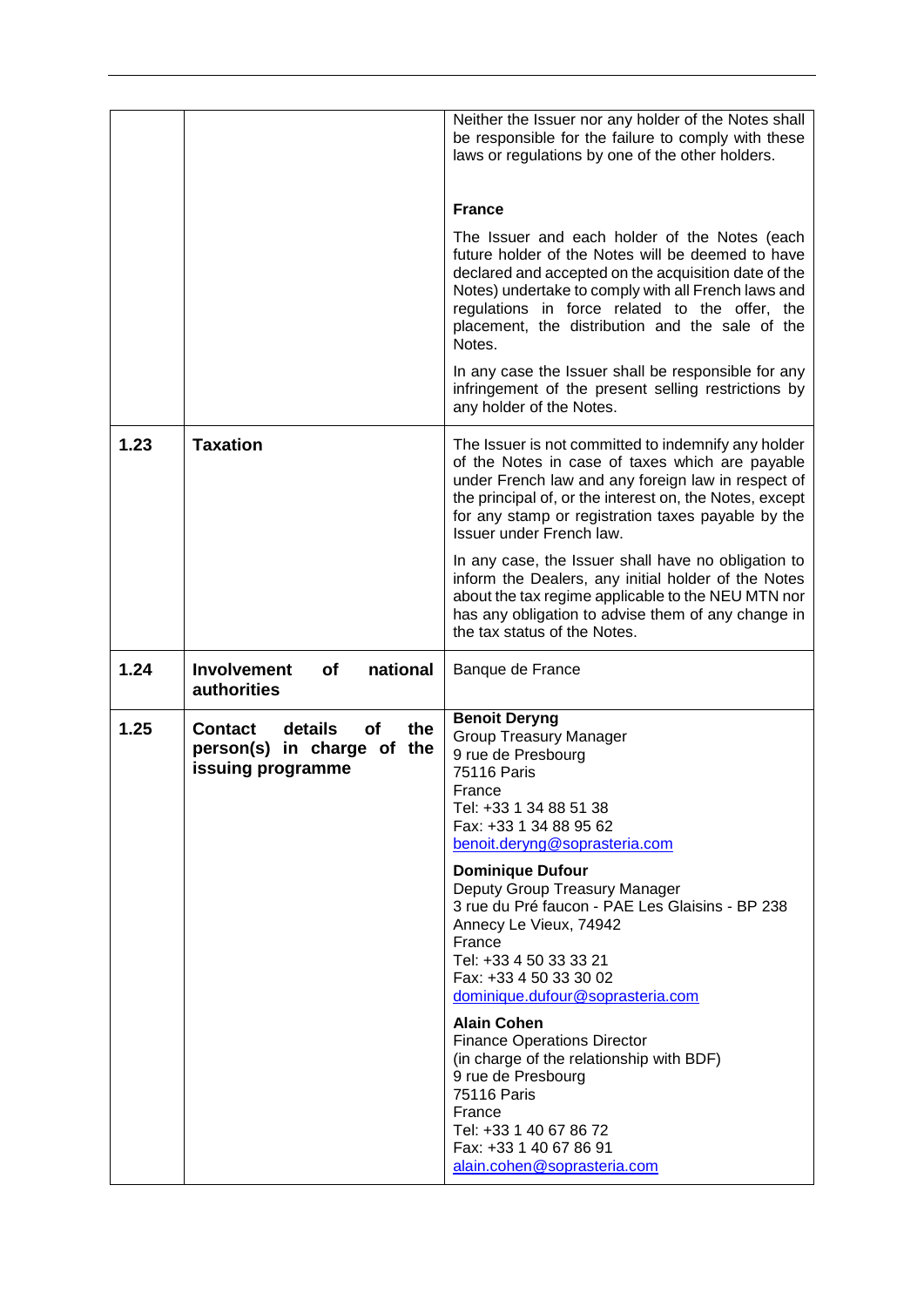|      |                                                          | John Moran<br><b>Financial Management Director</b><br>(in charge of the relationship with BDF)<br>9 rue de Presbourg<br><b>75116 Paris</b><br>France<br>Tel: +33 1 34 88 64 02<br>Fax: +33 1 34 88 95 62<br>john.moran@soprasteria.com      |
|------|----------------------------------------------------------|---------------------------------------------------------------------------------------------------------------------------------------------------------------------------------------------------------------------------------------------|
| 1.26 | Additional information on the                            | <b>Updates</b>                                                                                                                                                                                                                              |
|      | programme                                                | Annual update                                                                                                                                                                                                                               |
|      |                                                          | The Issuer shall update each year its Investment<br>Memorandum within 45 days following<br>the<br>shareholders' annual general meeting, or the<br>equivalent body, voting on the accounts for the last<br>financial year.                   |
|      |                                                          | <b>Permanent update</b>                                                                                                                                                                                                                     |
|      |                                                          | The Issuer shall immediately update its Investment<br>Memorandum following any change under this<br>Program relating to:                                                                                                                    |
|      |                                                          | the maximum amount of its outstanding<br>Notes issues;                                                                                                                                                                                      |
|      |                                                          | the Issuing and Paying Agent;                                                                                                                                                                                                               |
|      |                                                          | any new circumstance which may have a<br>significant effect on the evolution of the<br>Notes or on the outcome of the issue<br>program.                                                                                                     |
|      |                                                          | Communication:                                                                                                                                                                                                                              |
|      |                                                          | The Issuer shall, in accordance with applicable laws<br>and regulations, immediately and free of charge,<br>provide its Investment Memorandum, and its<br>updates to the entities involved in the<br>implementation of its Program such as: |
|      |                                                          | Issuing and Paying Agent;                                                                                                                                                                                                                   |
|      |                                                          | Intermediaries for the purchase and sale of<br>the Notes and any person who requests<br>them.                                                                                                                                               |
| 1.27 | Language of the information<br>memorandum which prevails | The Information Memorandum is in English.                                                                                                                                                                                                   |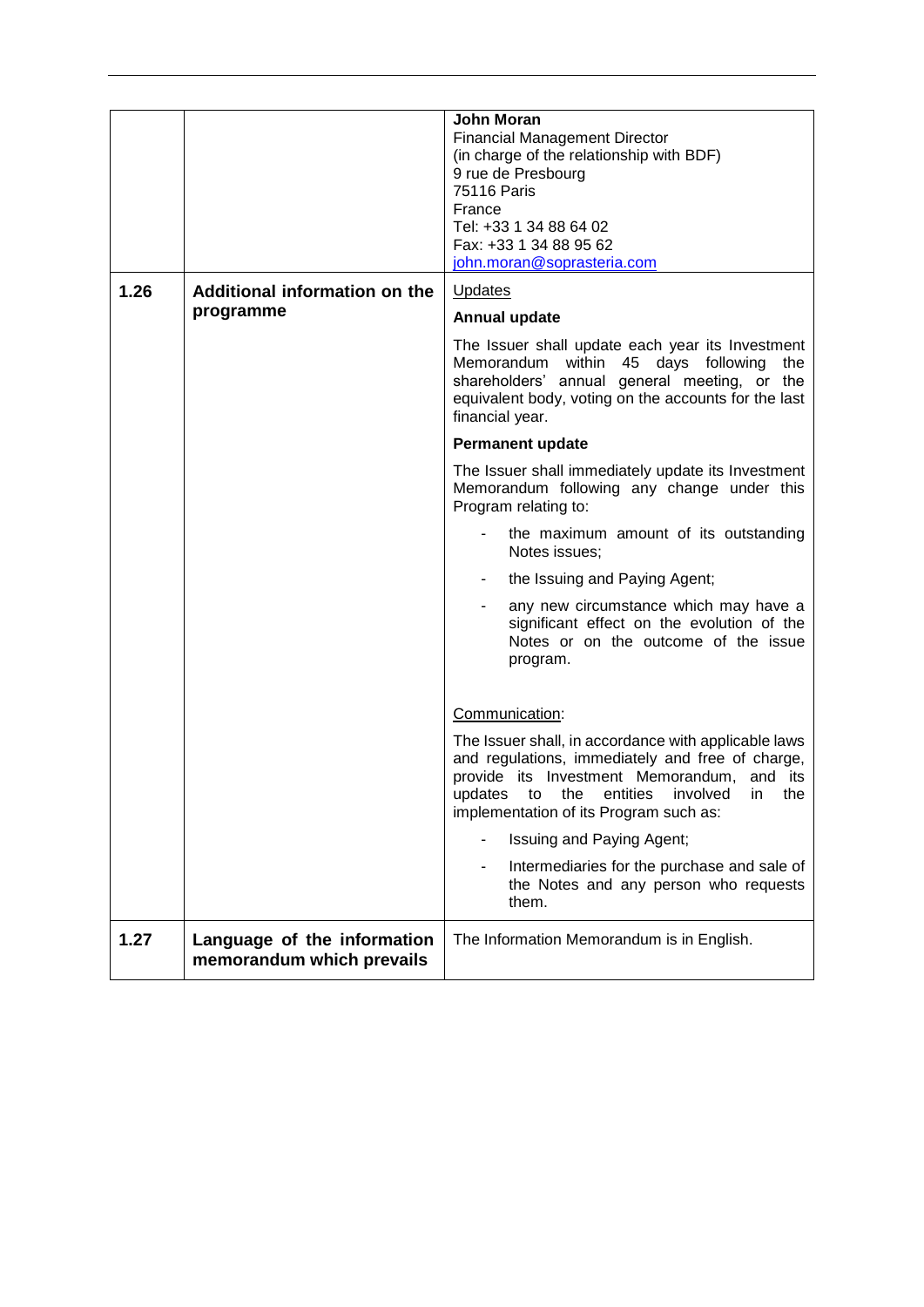## **2. DESCRIPTION OF THE ISSUER**

**Article D. 213-9, 2° of the French monetary and financial code and Article 7, 3° of the Order of 30 May 2016 and subsequent amendments**

| 2.1 | Legal name                                                                                             | Sopra Steria Group                                                                                                                                                                                                                                                         |
|-----|--------------------------------------------------------------------------------------------------------|----------------------------------------------------------------------------------------------------------------------------------------------------------------------------------------------------------------------------------------------------------------------------|
| 2.2 | Legal<br>form/status,<br>of the<br>governing<br>law<br>issuer<br>and competent<br>courts               | Sopra Steria Group is a public limited company "société<br>anonyme" with a Board of Directors governed by the legislative<br>and regulatory provisions of the Code de commerce.                                                                                            |
|     |                                                                                                        | Competent court: Tribunal de commerce de Paris.                                                                                                                                                                                                                            |
| 2.3 | Date of incorporation                                                                                  | 05/01/1968 for a duration of fifty years starting from 25/01/1968<br>and renewed by the General Assembly held on 19/06/2016 for<br>a duration of ninety-nine years.                                                                                                        |
| 2.4 | office<br>Registered<br>or<br>equivalent<br>(legal<br>address)<br>main<br>and<br>administrative office | Headquarter: PAE Les Glaisins, 74940 ANNECY<br>Directorate-General: 9 bis, rue de Presbourg, 75116 Paris                                                                                                                                                                   |
| 2.5 | Registration number,<br>place of registration                                                          | 326 820 065 R.C.S. Annecy                                                                                                                                                                                                                                                  |
| 2.6 | mission<br><b>Issuer's</b><br>summary                                                                  | The Company's purpose is to engage, in France and<br>elsewhere, in consulting, expertise, research and training with<br>regard to corporate organisation and information processing, in<br>computer analysis and programming and in the performance of<br>customised work. |
|     |                                                                                                        | The design and creation of automation and management<br>systems, including the purchase and assembly of components<br>and equipment, and appropriate software.                                                                                                             |
|     |                                                                                                        | The creation or acquisition of and the operation of other<br>businesses or establishments of a similar type.                                                                                                                                                               |
|     |                                                                                                        | And, generally, all commercial or financial transactions,<br>movable or immovable, directly or indirectly related to said<br>corporate purpose or in partnership or in association with other<br>companies or persons (Article 2 of the Articles of Association).          |
|     |                                                                                                        | Page 260 of the 2016 registration document.                                                                                                                                                                                                                                |
|     |                                                                                                        |                                                                                                                                                                                                                                                                            |
|     |                                                                                                        |                                                                                                                                                                                                                                                                            |
|     |                                                                                                        |                                                                                                                                                                                                                                                                            |
|     |                                                                                                        |                                                                                                                                                                                                                                                                            |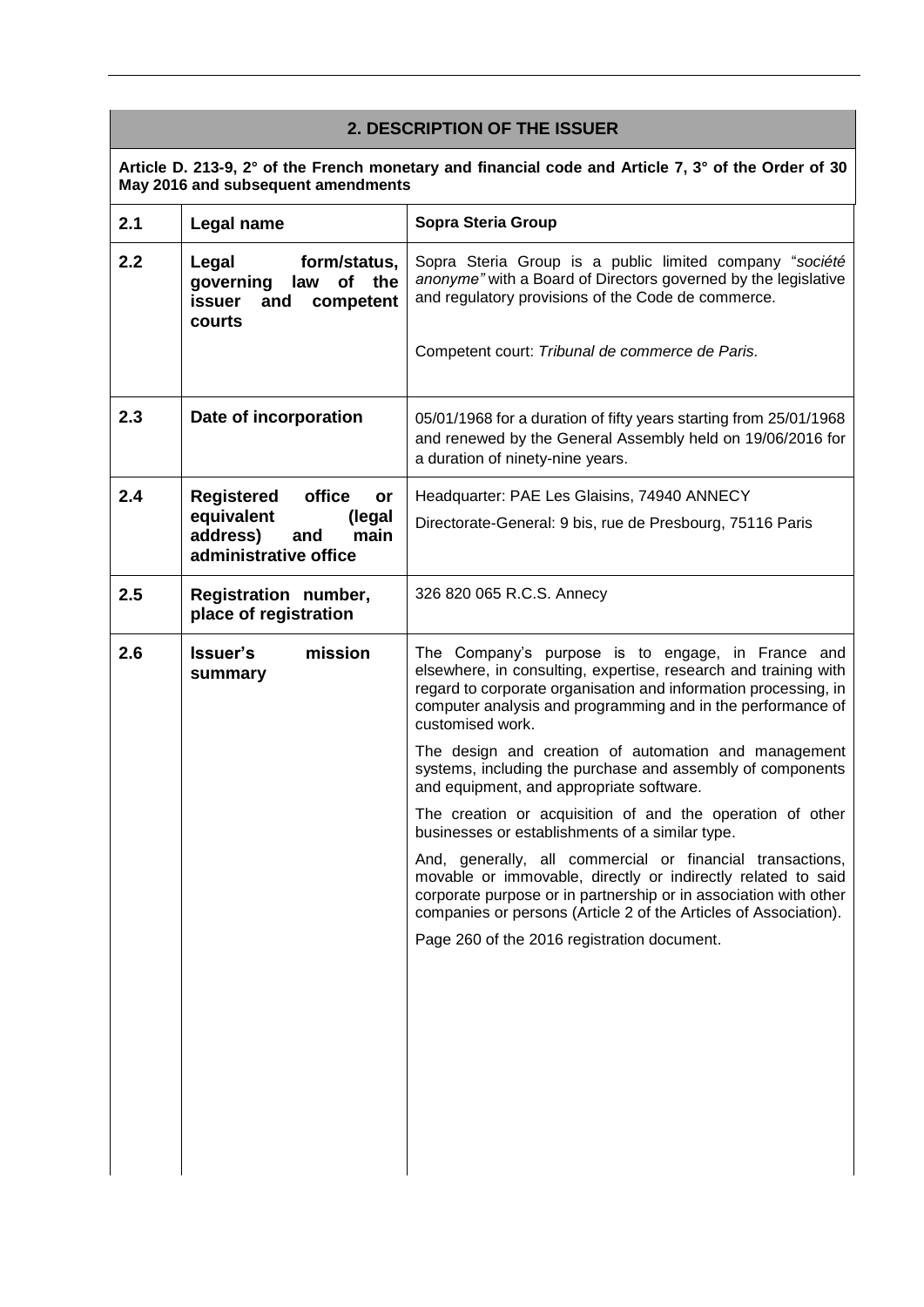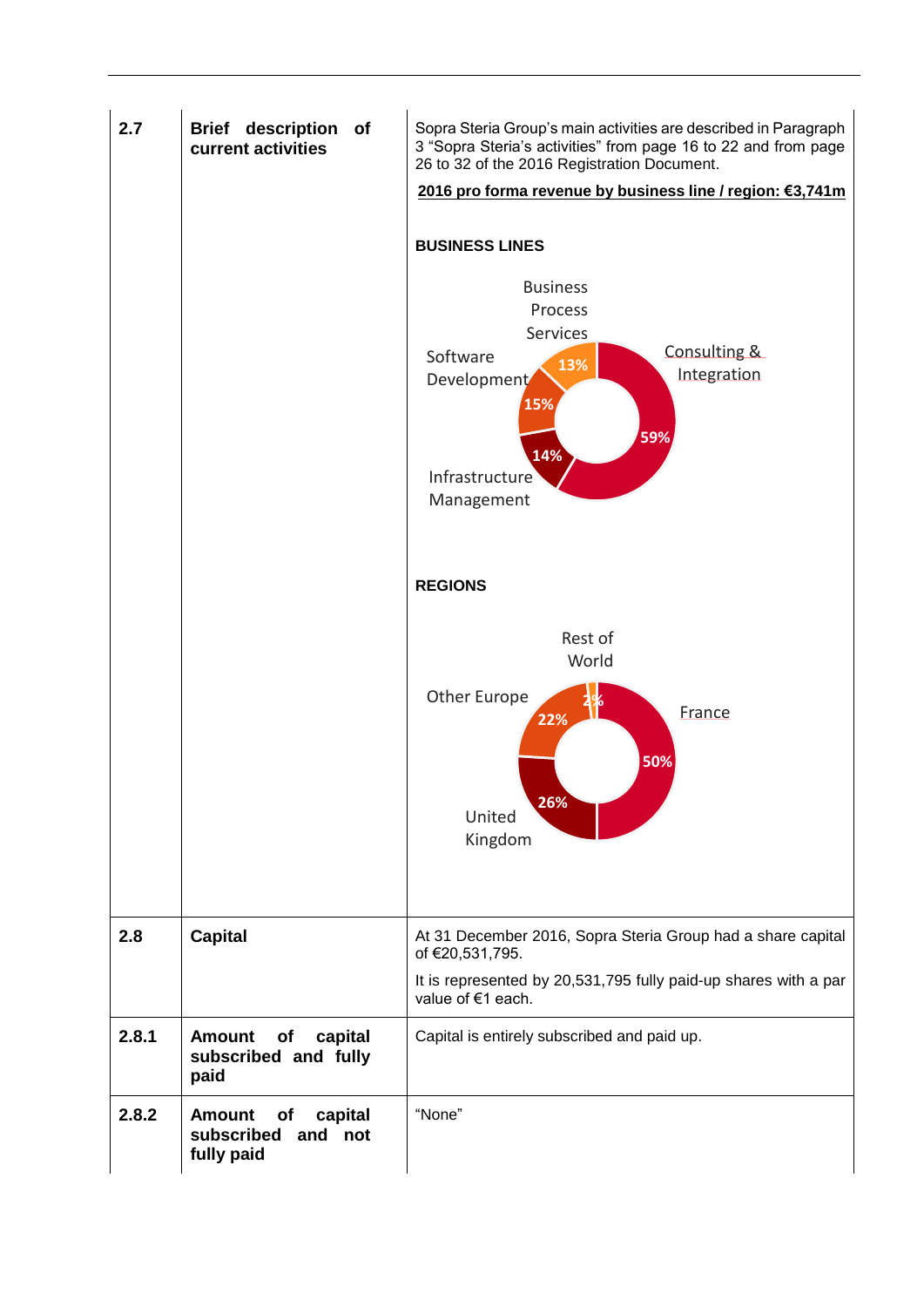| 2.9          | main<br>List<br>of<br>shareholders                                                                                                                                          | voting rights is:                                                                                                                                                                                                                                                                                                                                                                                        |              | At 31 December 2016, the breakdown of share capital and                                                                                                                                                                                                 |  |
|--------------|-----------------------------------------------------------------------------------------------------------------------------------------------------------------------------|----------------------------------------------------------------------------------------------------------------------------------------------------------------------------------------------------------------------------------------------------------------------------------------------------------------------------------------------------------------------------------------------------------|--------------|---------------------------------------------------------------------------------------------------------------------------------------------------------------------------------------------------------------------------------------------------------|--|
|              |                                                                                                                                                                             | Shareholders                                                                                                                                                                                                                                                                                                                                                                                             | % of capital | % of voting<br>rights                                                                                                                                                                                                                                   |  |
|              |                                                                                                                                                                             | Sopra GMT                                                                                                                                                                                                                                                                                                                                                                                                | 19.7%        | 28.5%                                                                                                                                                                                                                                                   |  |
|              |                                                                                                                                                                             | Founders                                                                                                                                                                                                                                                                                                                                                                                                 | 1.7%         | 2.7%                                                                                                                                                                                                                                                    |  |
|              |                                                                                                                                                                             | Management                                                                                                                                                                                                                                                                                                                                                                                               | 1.3%         | 1.9%                                                                                                                                                                                                                                                    |  |
|              |                                                                                                                                                                             | Free float                                                                                                                                                                                                                                                                                                                                                                                               | 69.2%        | 58.3%                                                                                                                                                                                                                                                   |  |
|              |                                                                                                                                                                             | <b>Employees</b>                                                                                                                                                                                                                                                                                                                                                                                         | 7.6%         | 8.6%                                                                                                                                                                                                                                                    |  |
|              |                                                                                                                                                                             | Treasury<br>shares                                                                                                                                                                                                                                                                                                                                                                                       | 0.5%         | 0%                                                                                                                                                                                                                                                      |  |
| 2.10<br>2.11 | <b>Regulated markets on</b><br>which the shares or<br>debt securities of the<br>issuer are listed<br><b>Composition</b><br>οf<br>governing bodies and<br>supervisory bodies | Shares:<br>Sopra Steria Group shares are listed on Euronext Paris -<br>Compatment B<br>Code ISIN: FR0000050809 SOP<br>Debt security:<br>"None"<br>https://www.euronext.com/fr/products/equities/FR0000050809-<br><b>XPAR</b><br>Pierre Pasquier, Chairman<br>Vincent Paris, Chief Executive Officer<br>John Torrie, Deputy Chief Executive Officer<br>Laurent Giovachini, Deputy Chief Executive Officer |              |                                                                                                                                                                                                                                                         |  |
|              |                                                                                                                                                                             | page 10.                                                                                                                                                                                                                                                                                                                                                                                                 |              | More details are provided in the 2016 registration document,<br>https://www.soprasteria.com/docs/librariesprovider29/Finance-<br>Sopra-Steria/ddref2016 soprasteria bat en def.pdf?sfvrsn=0                                                             |  |
| 2.12         | Accounting method for<br>consolidated accounts<br>(or failing that, for the<br>annual accounts)                                                                             |                                                                                                                                                                                                                                                                                                                                                                                                          |              | The 2015 and 2016 consolidated financial statements have<br>been prepared in accordance with the International Financial<br>Reporting Standards standards as approved by the European<br>Union and in effect at 31/12/2015 and 31/12/2016 respectively. |  |
| 2.13         | <b>Accounting year</b>                                                                                                                                                      | Starting on 01/01, ending on 31/12                                                                                                                                                                                                                                                                                                                                                                       |              |                                                                                                                                                                                                                                                         |  |
| 2.13.1       | Date of the last general<br>annual<br>meeting<br>Οf<br>shareholders<br>(or<br>thereof)<br>equivalent<br>which has ruled on the                                              | 13/06/2017                                                                                                                                                                                                                                                                                                                                                                                               |              |                                                                                                                                                                                                                                                         |  |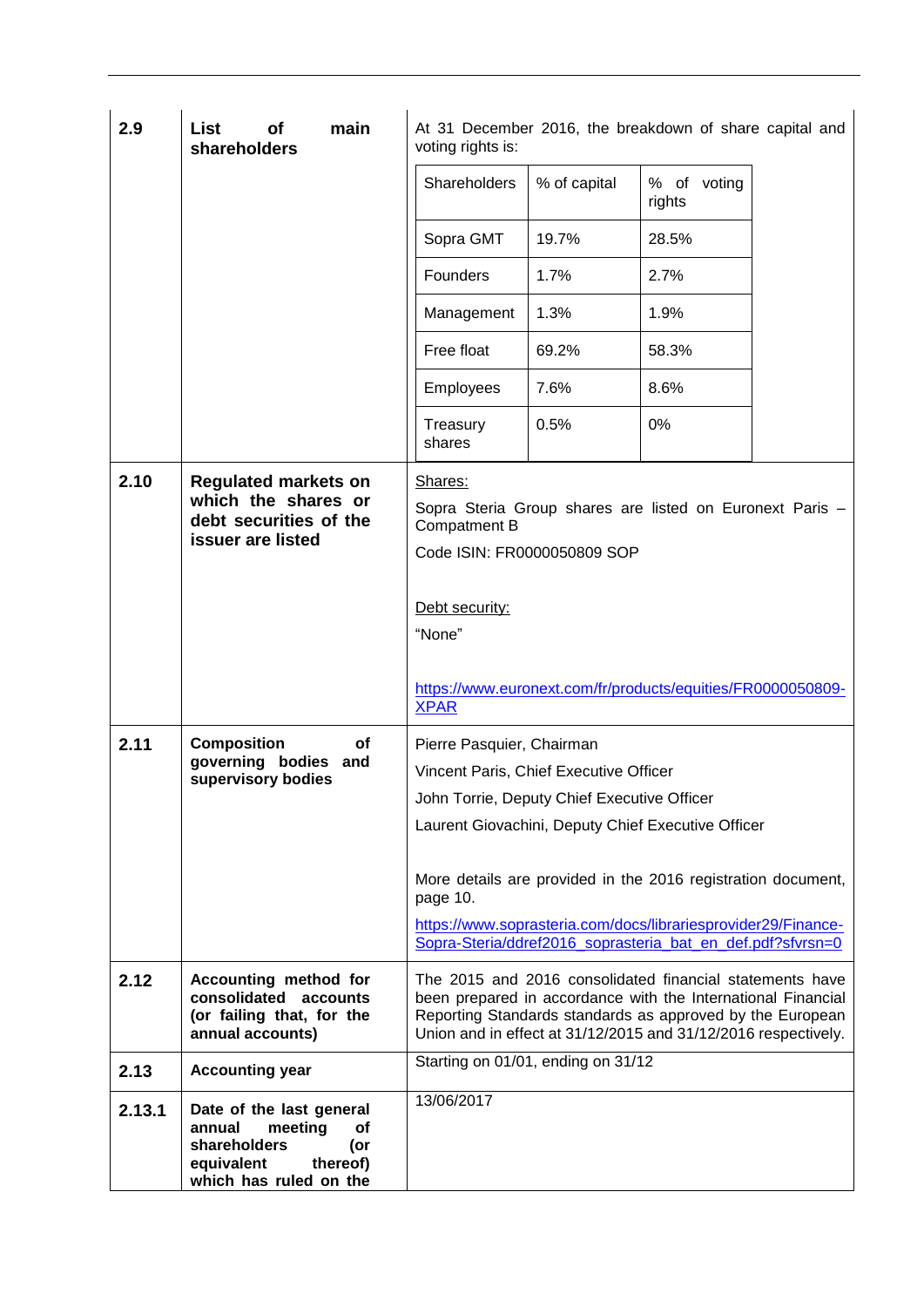|      | financial<br>last<br>year<br>accounts                                             |                                                                                                                                                                                                            |
|------|-----------------------------------------------------------------------------------|------------------------------------------------------------------------------------------------------------------------------------------------------------------------------------------------------------|
| 2.14 | <b>Fiscal year</b>                                                                | Starting on 01/01, ending on 31/12                                                                                                                                                                         |
| 2.15 | Auditors of the issuer,<br>who have audited the<br>issuer's<br>annual<br>accounts |                                                                                                                                                                                                            |
|      | 2.A.15.1 Auditors                                                                 | Statutory auditors:                                                                                                                                                                                        |
|      |                                                                                   | Auditeurs & Conseils Associés represented by Olivier Juramie<br>(31, rue Henri-Rochefort, 75017 Paris); Mazars represented by<br>Bruno Pouget (61, rue Henri-Regnault, Tour Exaltis, 92400<br>Courbevoie). |
|      |                                                                                   | Alternate auditors:                                                                                                                                                                                        |
|      |                                                                                   | AEG Finances (4, rue de Châtillon, 75014 Paris) ; Jean-Louis<br>Simon (61, rue Henri-Regnault, Tour Exaltis,<br>92400<br>Courbevoie).                                                                      |
|      | the<br>Οf<br>accuracy<br>financial<br>accounting<br>and                           | <b>2.A.15.2 Auditors report on</b> Statutory auditor's report on the 2016 consolidated financial<br>the statements appears on page 212, paragraph 3 of the 2016<br><b>Registration Document.</b>           |
|      | information                                                                       | Statutory auditor's report on the 2016 individual financial<br>statements appears on page 241, paragraph 3 of the 2016<br><b>Registration Document.</b>                                                    |
|      |                                                                                   | Statutory auditor's report on the 2015 consolidated financial<br>statements appears on page 185, paragraph 3 of the 2015<br><b>Registration Document.</b>                                                  |
|      |                                                                                   | Statutory auditor's report on the 2015 individual financial<br>statements appears on page 215, paragraph 3 of the 2015<br><b>Registration Document.</b>                                                    |
| 2.16 | Other<br>equivalent<br>of<br>the<br>programmes<br>issuer                          | "None"                                                                                                                                                                                                     |
| 2.17 | Rating of the issuer                                                              | "Not rated"                                                                                                                                                                                                |
| 2.18 | <b>Additional</b><br>information<br>on the issuer                                 | Optional*                                                                                                                                                                                                  |

1

<sup>\*</sup> Optional : information that the issuer may not provide because it is not required by French regulation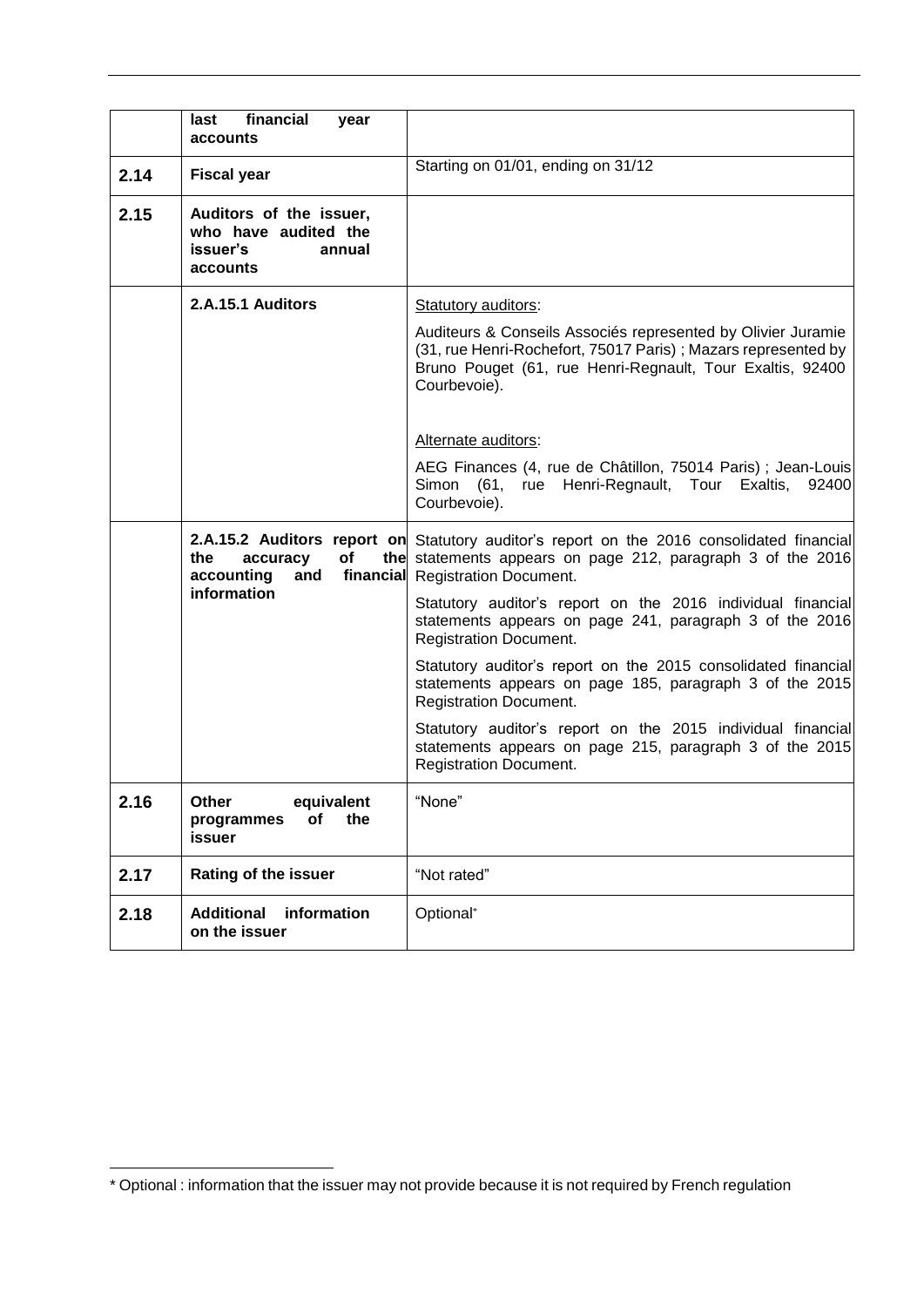|     | <b>CERTIFICATION OF INFORMATION FOR THE ISSUER</b>                                                                                               |                                                                                                                                                                                                                    |
|-----|--------------------------------------------------------------------------------------------------------------------------------------------------|--------------------------------------------------------------------------------------------------------------------------------------------------------------------------------------------------------------------|
|     |                                                                                                                                                  | Article D. 213-9, 4° of the French monetary and financial code and subsequent amendments                                                                                                                           |
| 3.1 | responsible for<br>Person<br>information<br>concerning the<br>οf<br>programme<br>medium term notes                                               | the   Alain Cohen<br>memorandum   Finance Operations Director                                                                                                                                                      |
| 3.2 | Declaration<br>the<br>person<br>Οf<br>information<br>responsible for<br>the<br>memorandum<br>the<br>concerning<br>programme of medium term notes | To our knowledge, the information contained in the<br>financial documentation, is true and accurate and<br>does not contain any misrepresentation which<br>would make it misleading.                               |
| 3.3 | Date, place of signature, signature                                                                                                              | Under the form 04/12/2017<br>SOPRA STERIA GROUP SA<br>9 Bis, rue de Presbourg<br><b>75116 PARIS</b><br>Tél.: 01 40 67 29 29 - Fax: 01 40 67 29 30<br>Alaiw@clseprasterla.com<br><b>Finance Operations Director</b> |